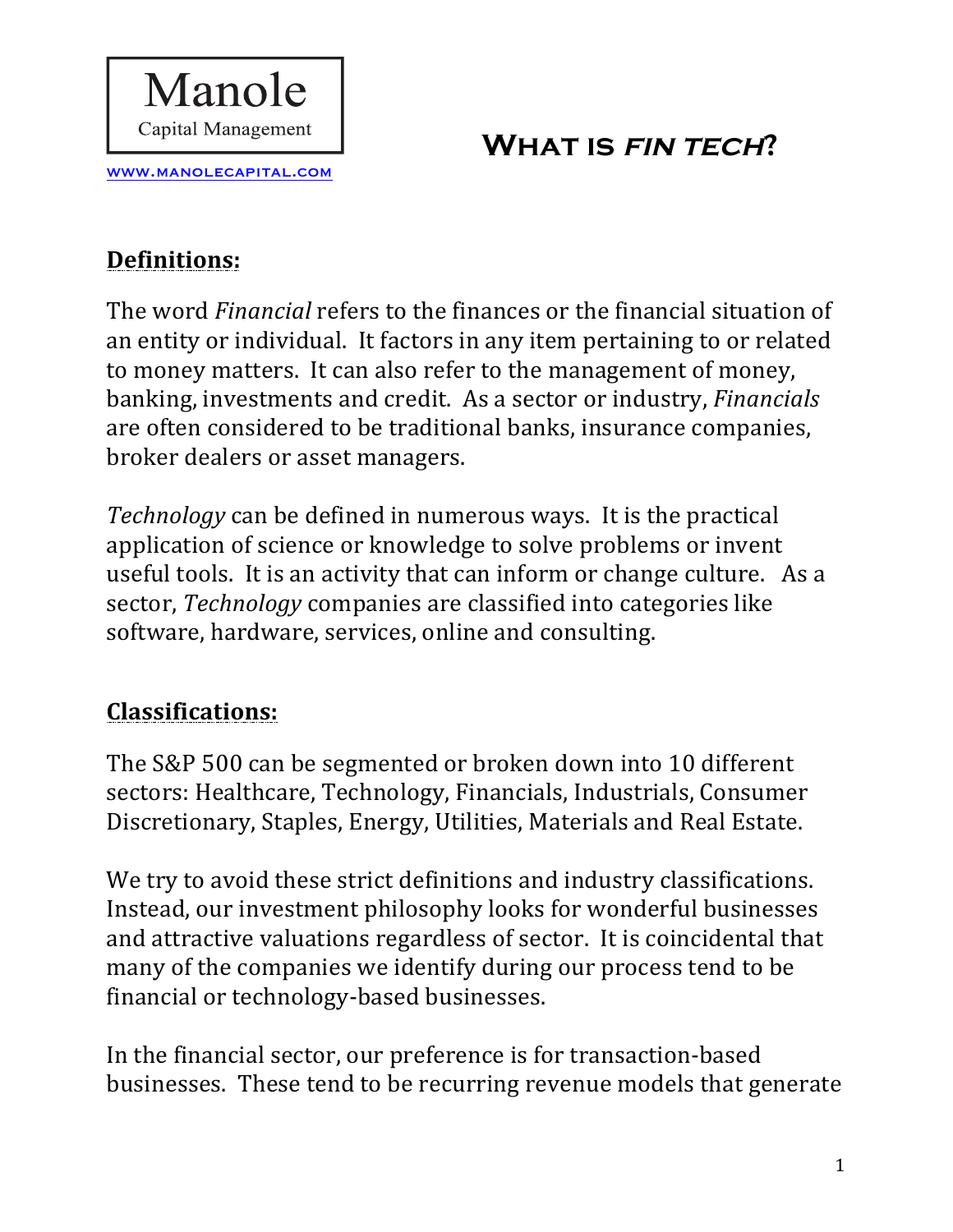www.manolecapital.com

Manole

Capital Management

predictable and sustainable results. We are attempting to identify transparent businesses that do not have complicated and complex balance sheets.

In the US, there are 12,500 banks, credit unions and financial institutions. We would argue that traditional banking is a commodity business, with the commodity simply being the US dollar. Unfortunately, many financials have terribly complex balance sheets. Whether a broker / dealer is proprietarily trading or a bank is making loans, too much uncertainty surrounds their success. We prefer to understand how our companies generate their revenue and income. We model these businesses in excel and make various assumptions about future results. Opaque balance sheets, unpredictable trading results and untimely credit risks are not desired traits we look for.

Most Financials are credit sensitive and therefore quite cyclical / unpredictable. In its simplest form, a bank earns the spread between its borrowing costs (i.e. a savings account) and its loan income (i.e. lending rate). This spread is often a function of interest rates, which tends to be driven by numerous macro factors. The Fed bases its Federal Funds rate on employment and inflation expectations.

#### **Obsolescence:**

While we appreciate the numerous benefits of great technological advances, we rarely are on the cutting edge, especially with regards to hardware. With hardware, we view many companies as manufacturers. Products (e.g. computers) have a given lifespan and will get replaced in a certain number of years. Each hardware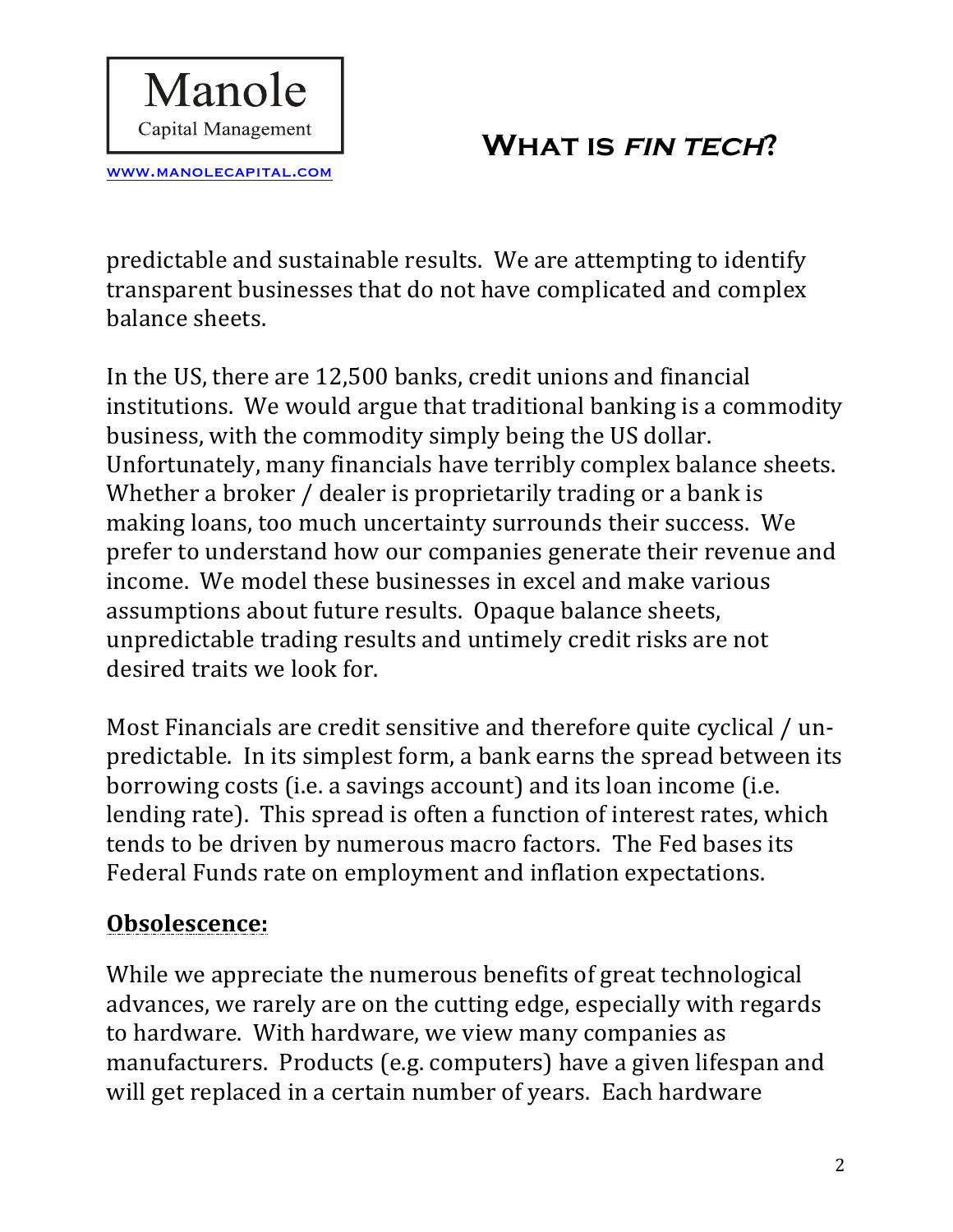manufacturer will claim certain benefits like speed, memory, etc. However, we are hesitant to invest in hardware as it can become obsolete quickly. Pricing tends to fall over time, competition is intense and hardware trends can be fickle. Are these manufacturers constantly investing in the latest research and development projects or are they falling behind? It is this risk of obsolescence that worries us. There always seems to be something newer or better just around the corner and we do not have an edge in identifying that latest trend.

#### **Fin Tech:**

www.manolecapital.com

Manole

**Capital Management** 

Like cloud computing a few years ago, Fin Tech has been in the news quite a bit recently. Our view of *Fin Tech* is fluid and somewhat unique. We are looking for any business that is utilizing technology to change an established process or its normal routine. This can range from altering workflows, changing from paper to digital processes. Within outsourcing, it could be moving a human interaction to one that is more computerized. Any opportunity to disrupt the normal flow of money or business is the essence of *Fin Tech*. We realize this is quite broad, but we prefer not to be restrained with category classifications. We have seen estimates that *Fin Tech* is only a \$55 billion industry each year. We have also seen guestimates that *Fin Tech* approaches \$1.3 trillion dollars annually. We are confident it is somewhere between these two figures.

## **What are examples of Fin Tech?**

Here are some real examples to illustrate our views on this constantly changing industry.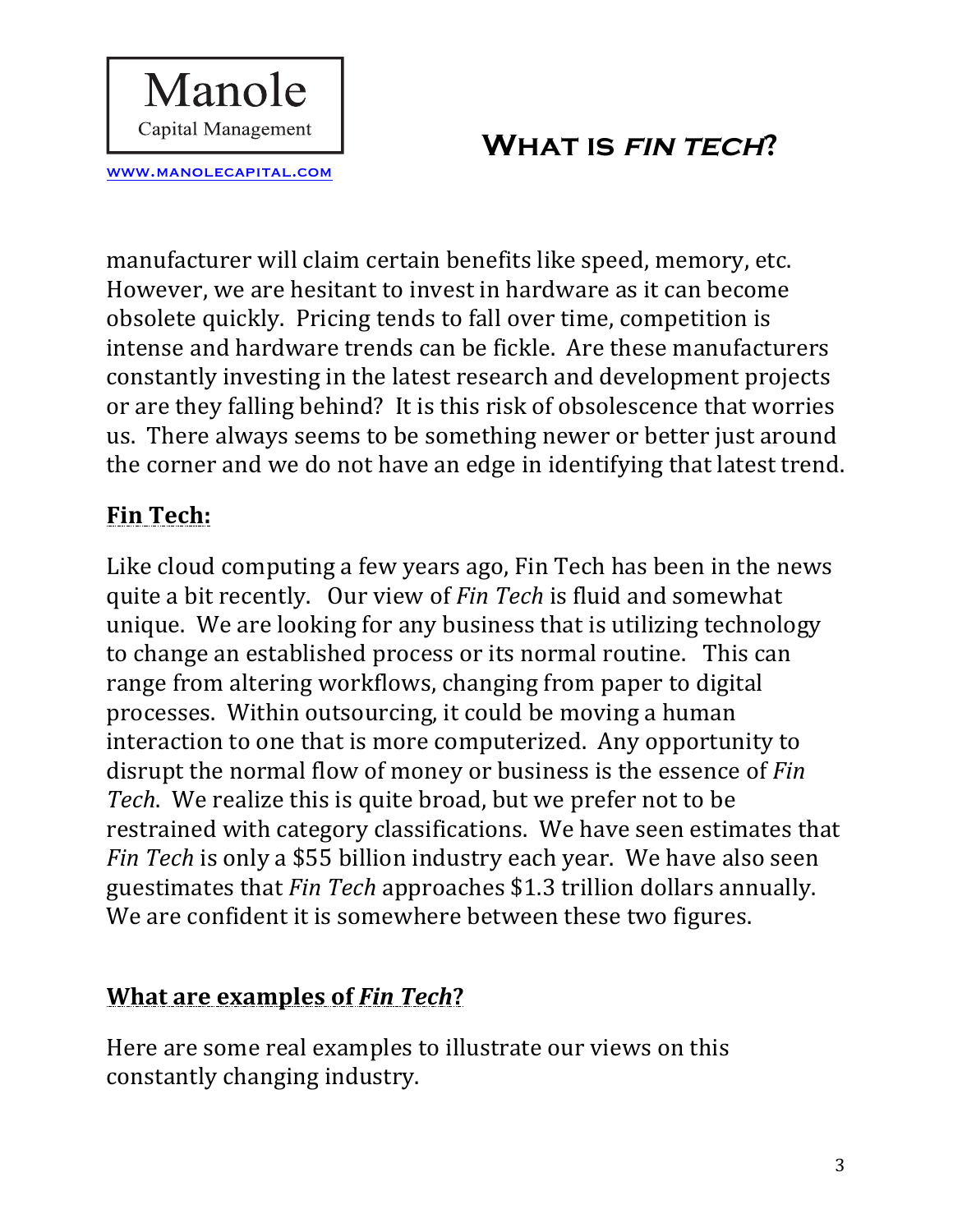# **Payments:**

www.manolecapital.com

Manole

Capital Management

We believe the digital payments industry is a great example. Many payment companies are considered Computer Service businesses inside of the Technology sector. Once again, we are not terribly concerned about their sector classification. We are attracted to the underlying business fundamentals and opportunity for long-term secular growth. We believe there are literally decades of solid growth for the payments industry. MasterCard estimates that 85% of global purchase transactions are still conducted in cash and check. The adoption of credit, debit and electronic transactions will continue to steadily grow and lower this paper percentage over time.

Companies that will benefit from these trends are the payment networks like Visa (V), MasterCard (MA) and PayPal (PYPL). In addition, merchant acquirers and processers will see growth in their transaction-based business models. These are often less popular or well-known companies like Global Payments (GPN), Vantiv (VNTV) and Fleetcor (FLT). These are not credit sensitive companies, but rather are earning revenue and profits on every payment transaction that occurs. We are fans of toll-keeper models, as opposed to bridgebuilders (e.g. manufacturers).

#### **Exchanges:**

One of our all-time favorite movies is Trading Places. In it, Dan Akroyd and Eddie Murphy can be seen trading orange juice futures in the pits. For a century, floor traders have communicated with complex hand signals and allowed the market to determine fair value and price. While it can appear to be quite chaotic, open outcry was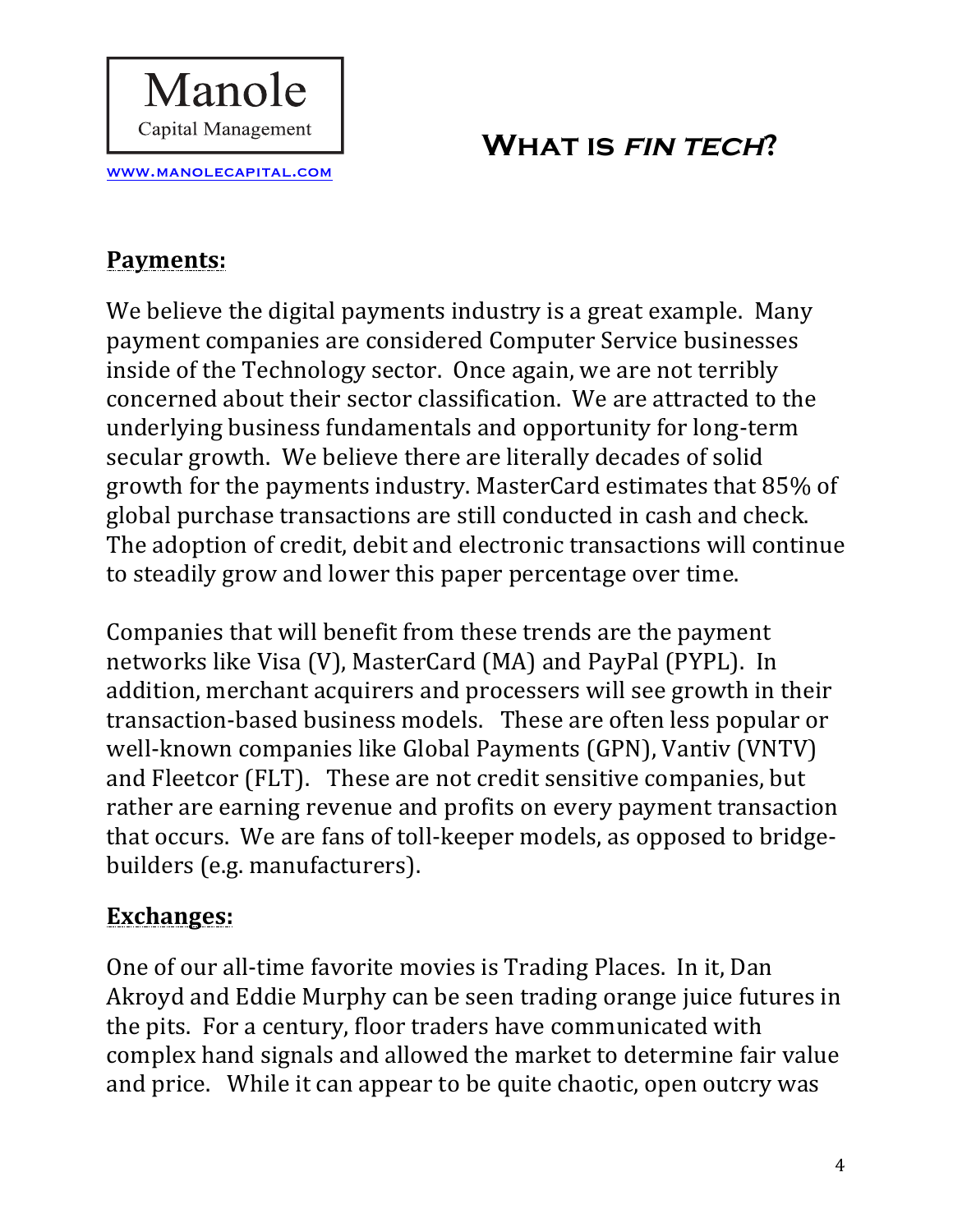www.manolecapital.com

Manole

Capital Management

the best and only way to determine accurate and efficient trading. The open outcry and physical trading market still exists today and covers products ranging from equities, interest rates, commodities, energy, foreign exchange and metals. With the introduction of technology however, this process has begun to be altered forever.

CME was founded in 1898 and was originally known as the Chicago Butter and Egg Board. It was an agricultural commodities exchange, allowing buyers and sellers of butter and eggs to transact. CME created and launched its Globex trading platform in 1992. This electronic trading platform allowed for future contracts to be traded electronically. Transactions could now occur at the exchange, in a booth or even at one's office or home.

New technology allowed for financial transactions to occur easily and more efficiently. One could be thousands of miles away from the physical trading floor and still be able to transact at market prices. This is just another example of *Fin Tech*, but it is over 25 years old. Companies like Chicago Mercantile Exchange (CME), Intercontinental Exchange (ICE) and Chicago Board Option Exchange (CBOE) are all beneficiaries of *Fin Tech* even if this is not a recent development.

#### **Industrials:**

While we may be agnostic to sector classifications, could we make an argument that an industrial company is a Fin Tech play? Ritchie Brothers (RBA) is deemed an industrial. It is the largest industrial equipment auctioneer in the world and dominates this \$100 billion industry. Instead of manufacturing this equipment, RBA acts as a trusted intermediary to conduct transparent, unreserved auctions. Buyers and sellers of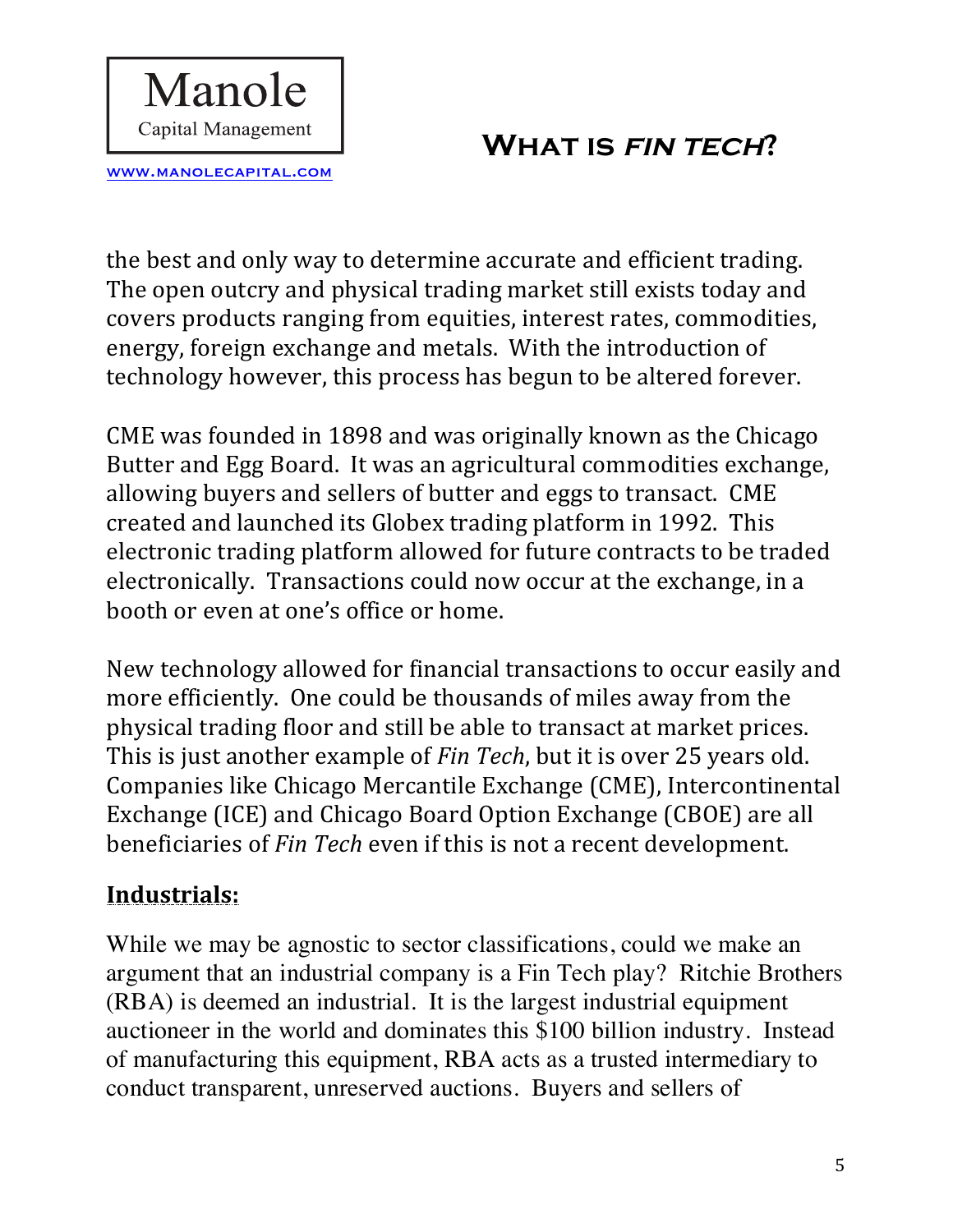construction, agricultural and transportation equipment leverage RBA's systems to transact and determine fair market value. A few decades ago, transactions needed to occur at the auction site. With advances in technology and online access, the percentage of equipment sold online has dramatically improved. Back in 2012, online business represented 36% of sales. Today, online transactions have eclipsed 50%. Just like the previous exchange example, this is clearly a business that has greatly improved efficiency and volume through technology advances. Although somewhat unusual, this represents another example of *Fin Tech.*

#### Looking forward:

www.manolecapital.com

Manole

**Capital Management** 

Bitcoin is a controversial payment system and digital asset. Many deem it to be the epitome of *Fin Tech*. We take a slightly different approach to viewing this developing market story. Some argue that bitcoin is an emerging digital currency. We disagree. In our opinion, a valid currency is something that can be widely used as a medium of exchange for products or services. It should be a generally accepted form of money, coins or paper notes. This currency normally gets issued by a government and then gets circulated within an economy. Bitcoins are created as a reward for computing and processing work – called mining. Bitcoin is not accepted as a form of payment outside of a few random locations (roughly 100,000 merchants) and frankly its valuation swings too widely to be deemed a stable form of payment. The use of bitcoins by criminals has attracted the attention of financial regulators, governments and law enforcement officials. The US Treasury categorizes bitcoins as a decentralized virtual currency.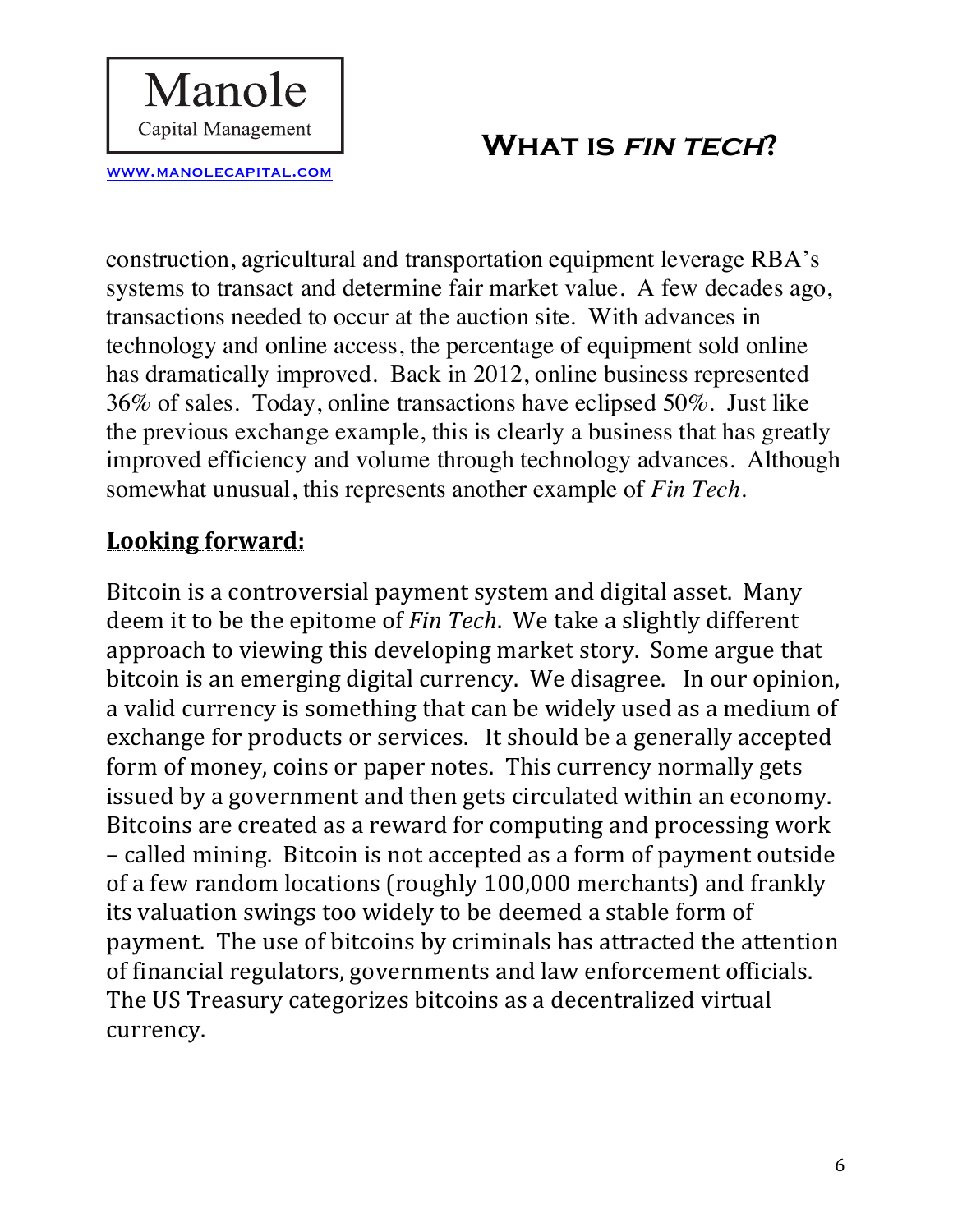# **Blockchain:**

www.manolecapital.com

Manole

Capital Management

In our opinion, the network that records payments and transactions for bitcoins is its most interesting development. This public ledger system is a type of open sourced software. It functions as an intermediary. It is a network that records transactions in a public distributed ledger system. This is what is commonly referred to as blockchain technology.

As we attempt to simplify the complicated, we think of blockchain technology as a public ledger of transactions. We do not believe that Bitcoin is the real *Fin Tech* story, but we see ample opportunity for blockchain to become a great technological innovation. It can become the main repository of information about transactions. Examples could range from handling all payment transactions to recording all equity transactions. The end uses are really just starting. 

Using a traditional banking example, the blockchain is a full history of one's banking transactions (e.g. ATM withdrawals, bill payments, check deposits, etc). Using this protocol, a database is created and participants can have full access and insight into all transactions. We envision that blockchain technology can become a large opportunity for banks. As they look to track inter-bank transactions, blockchain technology can become a unified solution and reduce the costs of maintaining distinct databases. On the payment front, this transaction ledger can simplify the billions of transactions between cardholder, issuing bank and end merchant. Traditional financial institutions are quite aware of the risk of falling too far behind and are scrambling to make investments in this emerging technology. It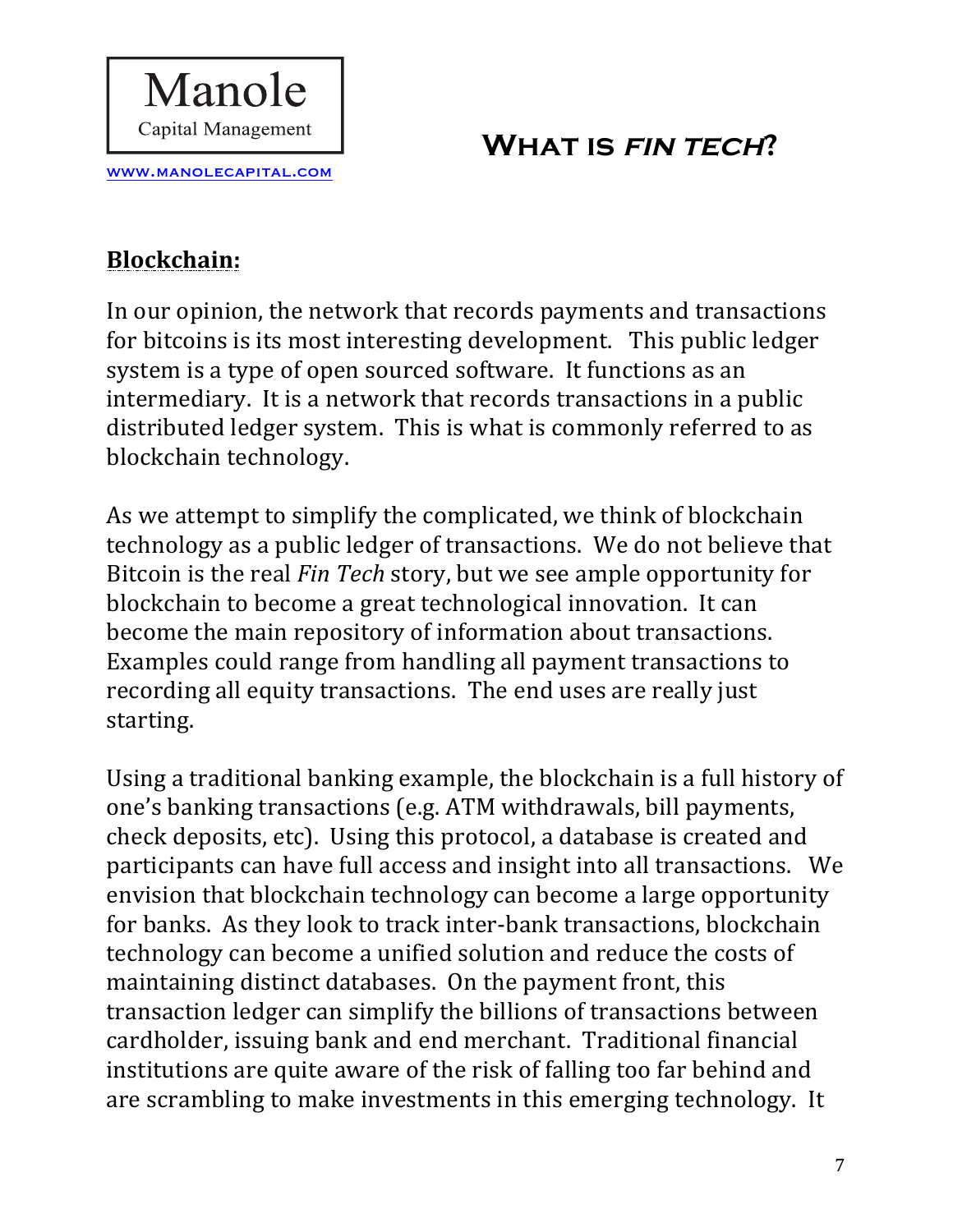is way too early to deem a winner, but we believe this will be a collaborative effort with multiple participants.

#### **Conclusion:**

www.manolecapital.com

Manole

Capital Management

Is using a card simpler than using cash in a taxi? Is swiping a card simpler than fumbling with a coin or token on a subway? Is it easier to use coins or cash to pay tolls or utilize an automated system like Easy Pass or Sun Pass? These are just a few examples of how Fin Tech is becoming a larger part of our lives.

Is Visa a financial company since it moves money between customers, banks and merchants? Is it a technology company because it can handle 56,000 transactions per second in a safe and secure manner? Is it a consumer discretionary company since most of us regularly use it for transactions at all types of merchants? We view Visa as a *Fin* Tech company that will be a prime beneficiary of the growth in digital payments. 

What our examples show is that one should not rush to judge what is or is not *Fin Tech*. It does not need to be a financial or frankly even a technology company. Instead, we prefer to deem it anything that simplifies or makes a transaction more efficient.